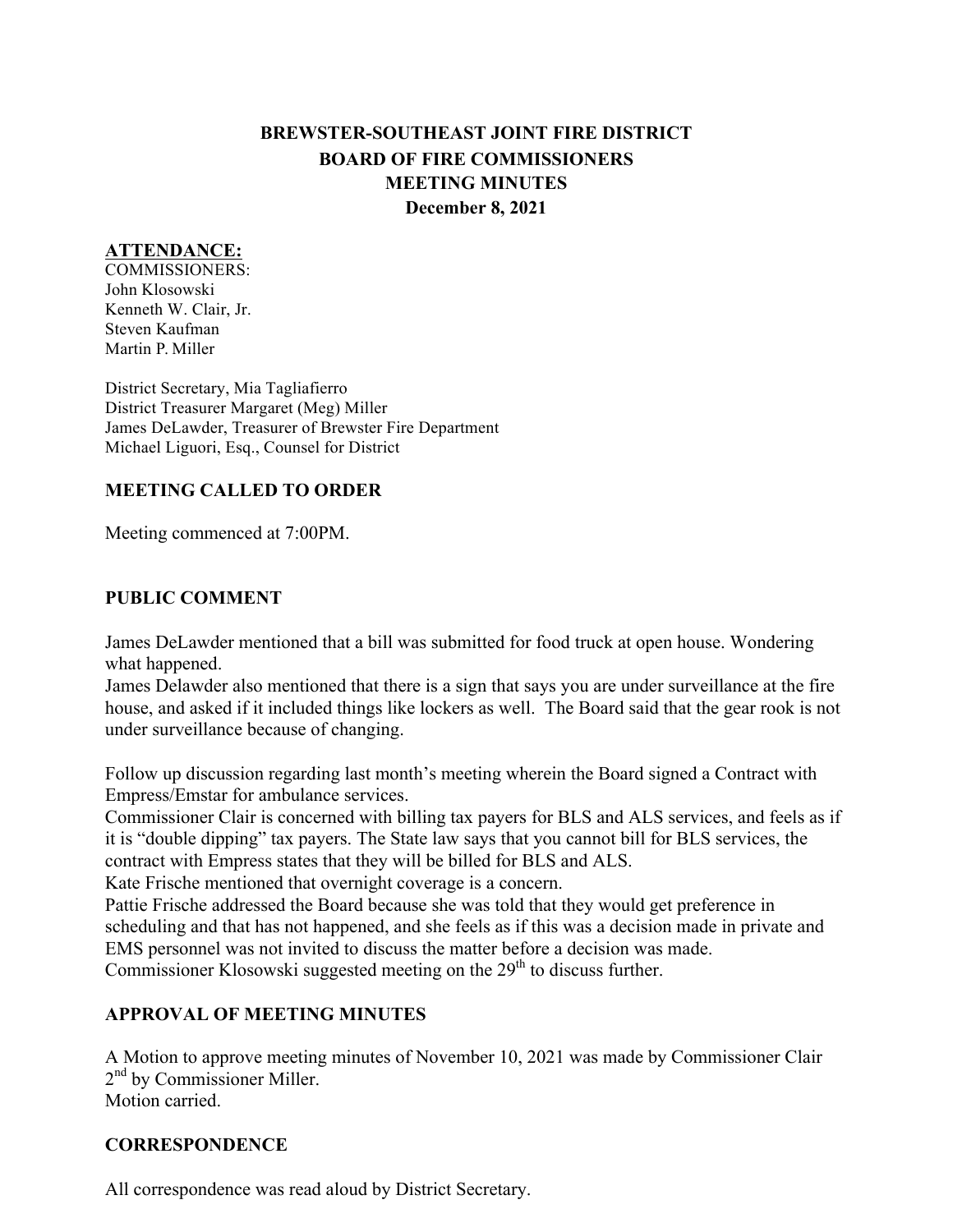# **COMPUTER/COMMUNICATIONS/RADIOS**

Commissioner Clair reports that the portables will be reprogrammed on Friday.

Commissioner Miller contacted Apple regarding iPads. They can manage IT services by setting up their own "apple store" so there is one place to go and purchase phones/ipads at a government rate. A quote was presented for 2 macbook pros, 7 iPad Pros, 7 iPhone 13 Pro Max (case not included). In order to purchase Apple requires a NYS Organization Exempt Purchase Certificate.

After reviewing the form, the State does not allow the District to sign.

The Phone system will be reprogrammed on Thursday.

# **FACILITIES**

The drivers for the roof siren will be tested on December 15. Discussion re: where to get a crane to place siren on roof.

The low oil and coolant light was on in generator after a power outage. The radiator needed to be replaced. A motion was made by Commissioner Klosowski to accept a quote from HO Penn, sole provider, for repair of radiator in the amount of \$6,822.62, seconded by Commissioner Clair, motion carried.

Discussion re: Washer. The washer needs to be bolted to a solid floor. It was a 70lb machine – Chief recommends a 225 lb machine. Will present quote at next meeting from metropolitan and statewide.

During a boiler inspection it was discovered that a valve was not working at substation. Dennis Palmer came and fixed it.. Called state and they recommended we keep the boiler room clear. Do not stack things up in or around the boiler room.

# **FIRE AND EMS EQUIPMENT**

Nothing to report

# **FIRE PREVENTION**

Nothing to report.

# **INSURANCE CLAIMS/VFBL**

The Cancer bill is due. Law was changed so they have now included exterior fire fighters and EMS workers. Everyone should be covered and it has to be. Will discuss with Commissioner Schramek since this is his committee.

# **LEGAL CONTACT/REPORTS**

Nothing to report.

# **LOSAP**

Commissioner Kaufman reported that everyone got notice in the mail from Envision. Everything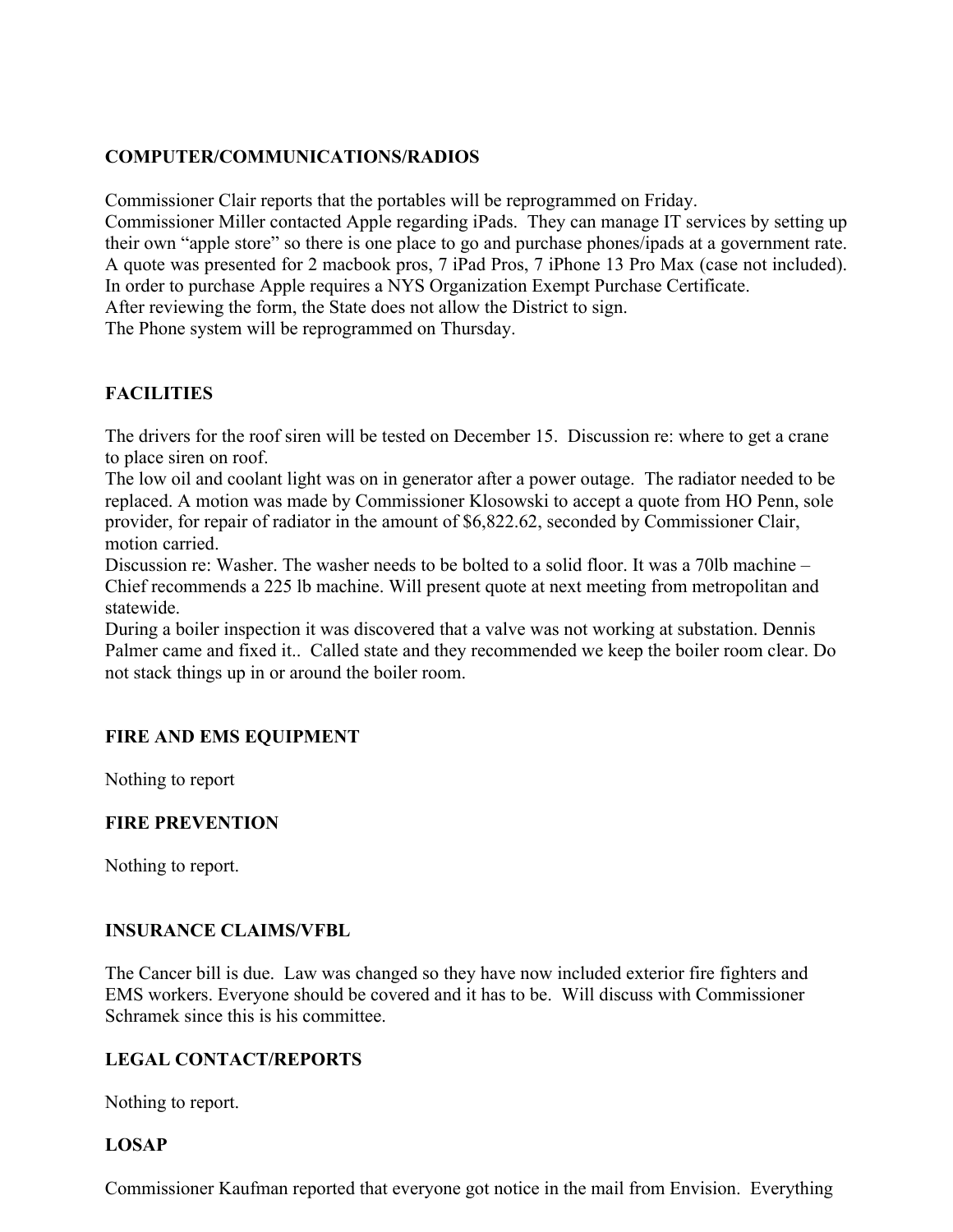is straightened out. Paperwork needs to be sent in by February for entitled members to get their increase. The Member that was on leave in 2019 was taken care of.

#### **FIRE ROADS**

Commissioner Kaufman is trying to decide what can be done. There is a new road by the Saw Mill Exit. He also reports that there is no access to Tonetta Lake and said he needs a town key.

#### **OSHA MANDATES**

Next PSS is on Dec 19. Bloodborne, hazmat and harassment is scheduled for Jan 13. Physicals will be done in February and March.

# **VEHICLE MAINTENANCE**

| Vehicle    | $B$ eginning<br>Mileage | Ending Mileage | <b>Total Monthly</b><br>Mileage | <b>Work Performed</b> |
|------------|-------------------------|----------------|---------------------------------|-----------------------|
| $ 11-1-1 $ | 69679                   | 70036          | 357                             |                       |
| $ 11-1-2 $ | Out of service          |                |                                 |                       |
| $ 11-1-3 $ | 49918                   | 50400          | 482                             |                       |

11-4-2 is scheduled for inspection and service next week

11-5-1 will be done by  $29<sup>th</sup>$ , will include ladder inspection

Asked Santos for price for muffler extension

11-8-3 got damaged from backing into 7-2

7-2 will go up to Paterson auto body

# **RECRUITMENT AND RETENTION**

Nothing to report.

# **CHIEF'S REPORT**

Chief reported that he is looking to purchase a \$15 adapter to fill cans. Will spend about \$90 and can fill our own foam cans as well.

A quote was presented to the board for a rope system. The Commissioners will review.

Badge No. 535 was moved to class 4 driver.

# **NEW APPARATUS**

Nothing to report.